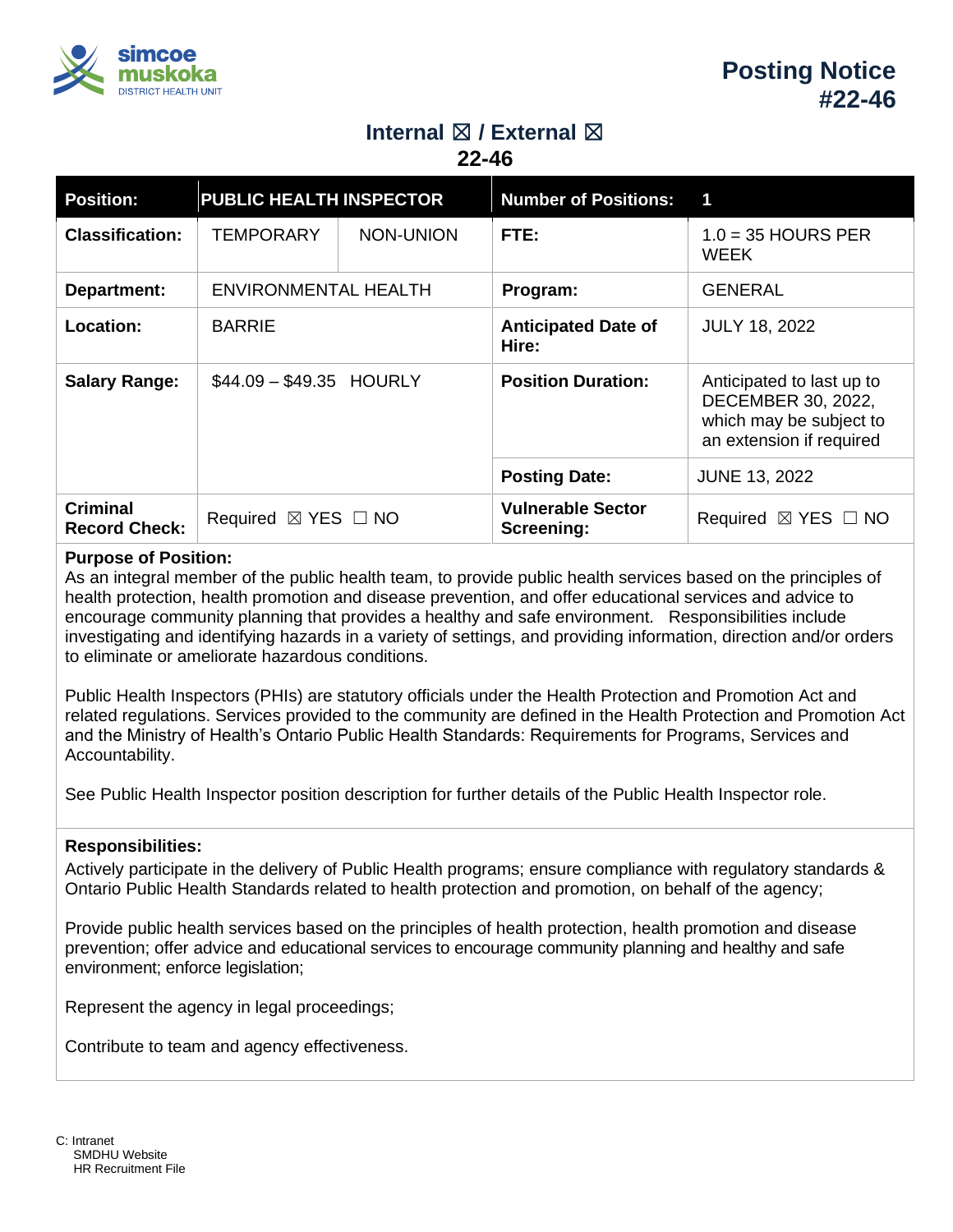

# **Specific knowledge, skills, abilities:**

- Advanced investigative and observational skills;
- Advanced oral and written communication skills;
- Advanced negotiation and collaboration skills;
- Advanced organization and time management skills;
- Advanced priority setting skills, and decision-making skills;
- Intermediate knowledge of all relevant legislation and standards, including the judicial process as related to environmental and public health;
- Intermediate knowledge of municipal, provincial and federal structures, assigned roles and responsibilities and processes;
- Intermediate knowledge of scientific and technical aspects related to environmental health issues;
- Intermediate knowledge of health promotion theory and principles;
- Intermediate to advanced knowledge of infection prevention & control strategies/practices;
- Intermediate epidemiological knowledge and skills;
- Intermediate knowledge and experience in risk assessment, risk management and risk communication;
- Diplomacy and political astuteness;
- Basic skills in Microsoft Word, Excel, PowerPoint and Outlook;
- Valid driver's license and reliable vehicle or the ability to travel in a timely and efficient manner to locations within and outside the health unit district;
- Able to work independently within established parameters and to function effectively as a member of a team.

### **Education**:

Bachelor Degree in Applied Science in Environmental Health, or equivalent AND a Certificate in Public Health Inspection (Canada).

# **Related Experience:**

Minimum 1-year relevant experience. Certified Public Health Inspector's with less than 1-year experience may be considered.

# **Preference will be given to candidates with the following qualifications which are considered assets in this competition:**

Regular membership with the Canadian Institute of Public Health Inspectors (CIPHI).

# **Deadline: 4:00 pm, TUESDAY, JUNE 28, 2022**

*This is an internal non-union posting. External applicants may be considered when the internal recruitment process does not result in a successful internal candidate.*

If interested in applying for this position, forward résumé with cover letter to Human Resources at [hr@smdhu.org](mailto:hr@smdhu.org) referencing posting **# 22-46** in the subject line.

For internal SMDHU applicants interested in applying for this position, please forward your completed application to Human Resources at [hr@smdhu.org](mailto:hr@smdhu.org) referencing posting **#22-46** in the subject line. Your formal application consists of submitting both an up-to-date résumé and a separate cover letter outlining how you meet the requirements and qualifications of this position. Please ensure you indicate in your application that you have the requirements and qualifications listed for this position otherwise it will be deemed you do not have them.